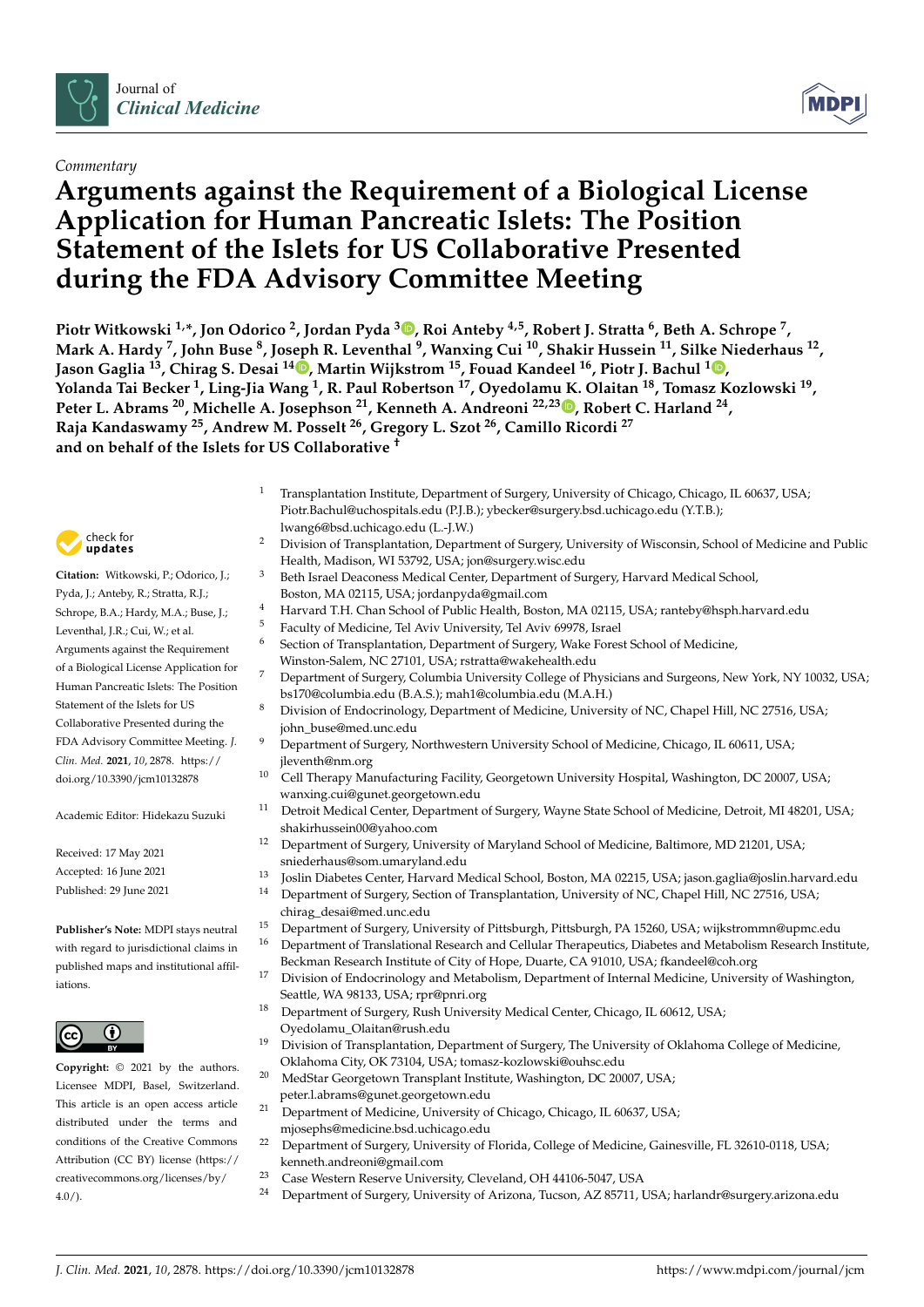- <sup>25</sup> Department of Surgery, University of Minnesota, Minneapolis, MN 55455, USA; rk1@umn.edu<br><sup>26</sup> Division of Transplantation, Department of Surgery University of California San Francisco.
- <sup>26</sup> Division of Transplantation, Department of Surgery, University of California San Francisco, San Francisco, CA 94143, USA; andrew.posselt@ucsf.edu (A.M.P.); Gregory.Szot@ucsf.edu (G.L.S.)
- <sup>27</sup> Diabetes Research Institute and Cell Transplant Center, University of Miami, Miami, FL 33136, USA; cricordi@med.miami.edu
- **\*** Correspondence: pwitkowski@surgery.bsd.uchicago.edu; Tel.: +1-773-834-3524
- † Members are listed in Supplementary Materials.

**Abstract:** The Food and Drug Administration (FDA) has been regulating human islets for allotransplantation as a biologic drug in the US. Consequently, the requirement of a biological license application (BLA) approval before clinical use of islet transplantation as a standard of care procedure has stalled the development of the field for the last 20 years. Herein, we provide our commentary to the multiple FDA's position papers and guidance for industry arguing that BLA requirement has been inappropriately applied to allogeneic islets, which was delivered to the FDA Cellular, Tissue and Gene Therapies Advisory Committee on 15 April 2021. We provided evidence that BLA requirement and drug related regulations are inadequate in reassuring islet product quality and potency as well as patient safety and clinical outcomes. As leaders in the field of transplantation and endocrinology under the "Islets for US Collaborative" designation, we examined the current regulatory status of islet transplantation in the US and identified several anticipated negative consequences of the BLA approval. In our commentary we also offer an alternative pathway for islet transplantation under the regulatory framework for organ transplantation, which would address deficiencies of in current system.

**Keywords:** allogenic islet cell transplantation; pancreas; Food and Drug Administration

## **1. Introduction**

The Food and Drug Administration (FDA) decided to regulate human islets for transplantation as biological drugs in the United States (US) and published several position papers and a guidance for industry [1-[4\]](#page-6-1). Consequently, human islet safety and effectiveness has been confirmed in clinical trials, but a subsequent requirement of the biological license application (BLA) approval before clinical use of islet transplantation has stalled the development of the field for the last 20 years. However, a BLA for human islets has been recently submitted by a private for-profit entity (BLA 125734). If approved, the FDA will effectively allow the commercialization of human islets that will be used for transplantation. This is unprecedented in the field of organ transplantation, where the sale of kidneys, for example, is at least unethical and at most, a criminal offense.

Herein, we provide our commentary to the FDA position arguing that BLA requirement has been inappropriately applied to allogeneic islets. As a group of experts and leaders in the field of transplantation and endocrinology (Islets for US Collaborative) we strongly advise against the BLA approval and have warned of the negative consequences this would have for patient safety, as well as the field of islet transplantation. We also propose a regulatory path for human islets similar to the one that already exists for other human organs in the US where oversight would be provided by the Health Resources and Services Administration (HRSA) along with the Organ Procurement and Transplantation Network (OPTN) and the United Network for Organ Sharing (UNOS) [\[5,](#page-6-2)[6\]](#page-6-3). However, the FDA recently rejected this proposal, and the BLA approval is imminent [\[7,](#page-6-4)[8\]](#page-6-5).

The Islets for US Collaborative comprises more than 50 medical experts and leaders in the fields of transplantation and diabetes from leading US academic institutions who have longstanding concerns about the regulatory status of islet transplantation in the US [\(www.isletsforus.org\)](www.isletsforus.org). Our intention is to share our concerns and recommendations with the broad medical community, government, and regulatory officials as well as our patients, and hopefully stimulate considerations of appropriate regulatory adjustments.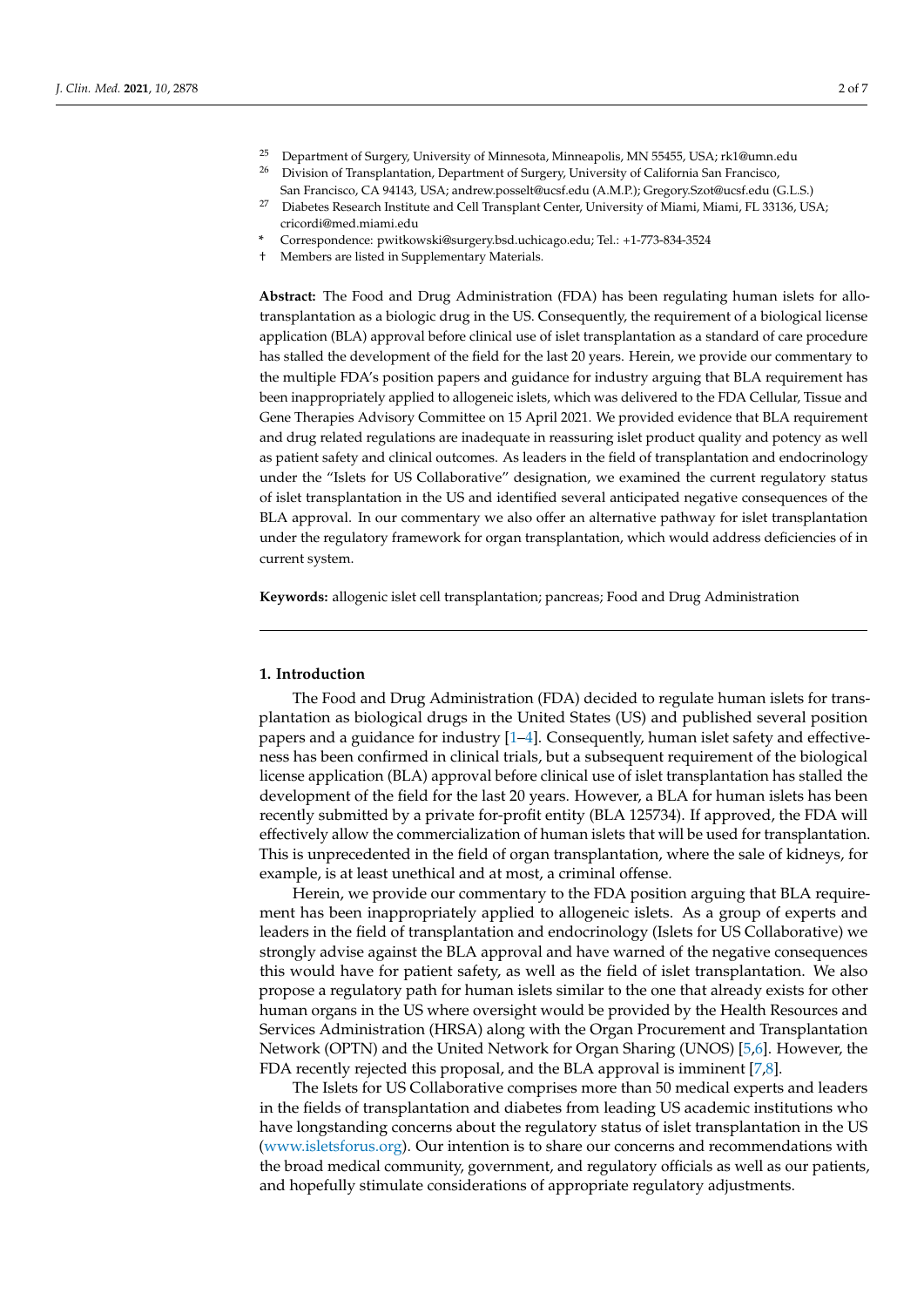## 2. Position against Regulation of Human Islets as Drugs and BLA Approval nificant ethical, legal, policy, and public health considerations that should properly be

We question whether the BLA for human islets should be approved, as it raises we question whether the BLA for human islets should be approved, as it raises<br>significant ethical, legal, policy, and public health considerations that should properly be beginned in the secretary of Health and Human Services (HHS).<br>addressed by the Secretary of Health and Human Services (HHS).

Human pancreatic islets are isolated from the deceased donor pancreas and transplanted into the recipient's liver. Islet transplant recipients require the same complex medical therapy and immunosuppression medications as any other patients receiving organ transplantation. Here, we present several arguments against regulation of human organ transplantation. Treft, we present several arguments against regulation of human<br>islets as drugs indicating rather the need for regulation designed for human organs for transplantation in the US.

### *2.1. Islets as Organs*

Islets are human micro-organs and should be regulated consistent with the pancreas Islets are human micro-organs and should be regulated consistent with the pancreas and other human organs, which are not regulated by the FDA in the US and for which BLAs are not required [4,5] (Figure 1). BLAs are not requi[re](#page-6-1)[d](#page-6-2) [4,5] ([Fi](#page-2-0)gure 1).

<span id="page-2-0"></span>

**Figure 1.** Isolation and processing of human pancreatic islets for transplantation. Images of islets are are provided courtesy of Dr. Manami Hara from the University of Chicago. The commonly used provided courtesy of Dr. Manami Hara from the University of Chicago. The commonly used term "islet cell transplantation" erroneously suggests that: (1) islets disintegrate into a mixture of single<br>alla durine agencies a missi to transplantation (2) are "mass than minimally manimalated" and (2) eeds during processing prior to transplantation; (2) are "more than minimally manipulated"; and (3) are need to be regulated as biologic drugs. However, islets are micro-organs and remain intact during pre-transplantation processing, and they are not more than minimally manipulated. Moreover, after transplantation, islets form new vascular connections and integrate with the recipient's circulation. cells during processing prior to transplantation; (2) are "more than minimally manipulated"; and (3)

over, after transplantation, islets form new vascular connections and integrate with the recipient's Islets are not drugs, and they are not a form of cellular therapy. Islets, like any other organ for transplantation, encompass the following characteristics [\[4,](#page-6-1)[5\]](#page-6-2):

- Exist naturally in the human body and are not artificially manufactured;<br> $\frac{1}{2}$
- Consist of many different types of cells with unique and well-integrated functions;
- Consist of many unferent types of cens with unique and wen integrated ranction.
- Maintain their own morphology and structure during processing and after transplantation;
- Connect their own vasculature to the recipient blood vessel network after transplantation;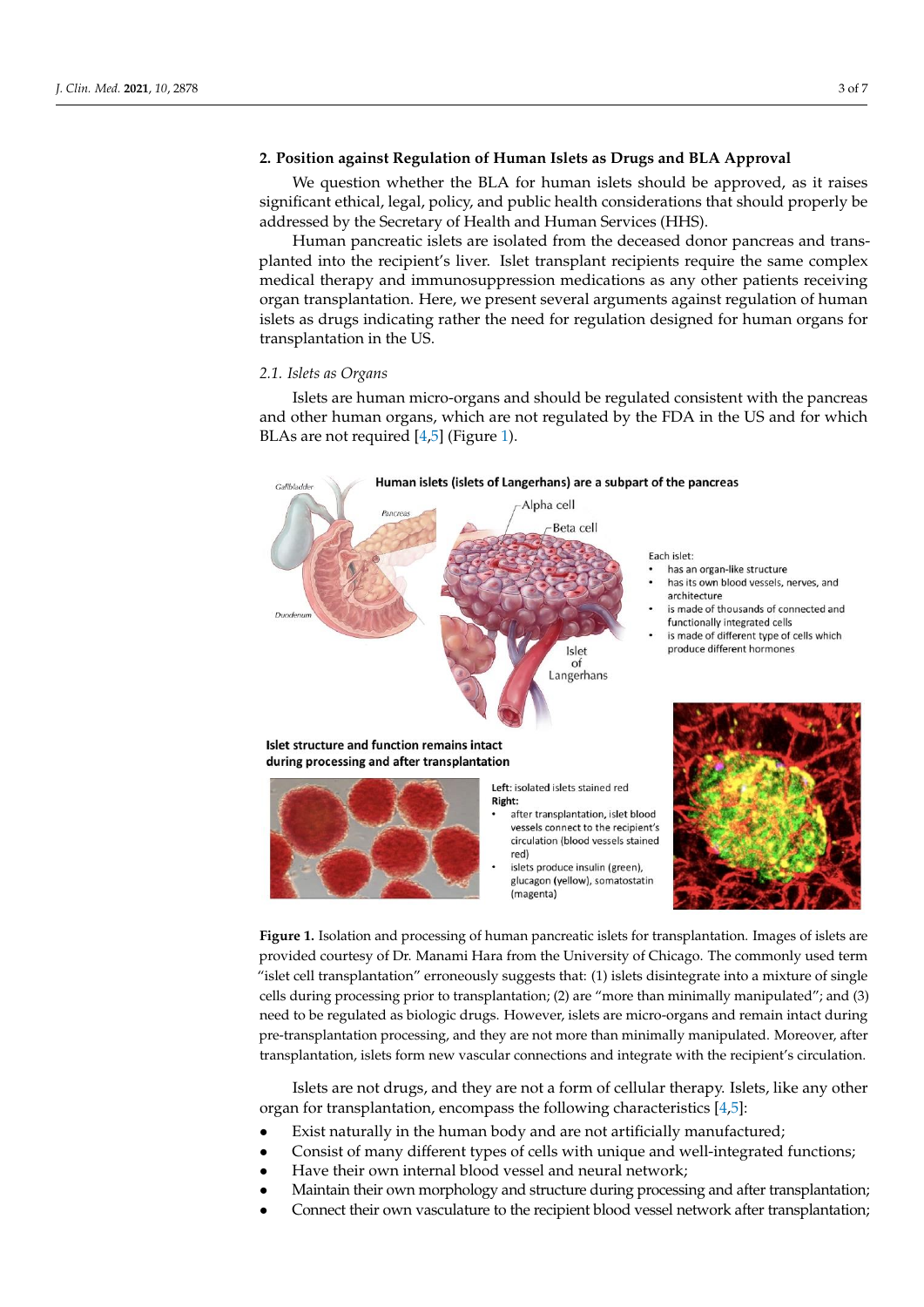- Do not tolerate below zero temperatures and can be preserved in room temperature for only a short period of time;
- Most importantly, in contrast to drugs, the potency of islets as with any other organ for transplantation cannot be reassured by a single test prior to transplantation but can be reassured only by the continuous assessment by the transplant team of complex parameters and constant supervision from the moment of donor selection through pancreas recovery, processing, preservation, transplantation, and, finally, post-transplant patient care in order to provide safe, effective, and appropriate clinical care.

Altogether, islets, as with any other organ and in contrast to drugs, cannot be stored in commercial organ banks and have a potency certificate for use in transplantation. Organ and islet potency can only be verified after the transplantation based on successful clinical outcomes. For this reason, organ transplant programs are held accountable for the outcomes of islet transplantation.

Human islets, as with other organs, are naturally highly variable, and thus cannot be standardized as drugs. Given the above-mentioned reasons, islets, as with other organs for transplantation, have not and will not fit into the frame of drug regulations. As a result, safety and effectiveness cannot be reassured by drug-specific regulations. However, islets as organs for transplantation do benefit patients when they are transplanted in a proper setting with proper clinical oversight.

## *2.2. The FDA's Position That Allogeneic Islets Are Drugs and Require a BLA Has Prevented Islet Transplantation from Becoming a Standard of Care Procedure in the US, in Contrast to Other Countries*

Several academic transplant centers in the US have successfully processed human islets for transplantation in clinical trials without a BLA over the last 20 years. However, transplant centers are not drug manufacturers, and are not in a position to sponsor a BLA or comply with the FDA's other drug manufacturing requirements. BLA submissions are not aligned with the mission of academic transplant centers that lack appropriate organizational structure and resources, making it extremely difficult, if not impossible, to meet financial and legal BLA demands. Nor are such requirements necessary for safe and effective islet transplantation.

Consequently, after 20 years of research and clinical trials, islet transplantation is still not broadly available to Americans with Type 1 Diabetes. Over the last 5 years, the number of patients treated with islet transplantation dropped to only a few per year nationally as depicted in the figure below (Figure [2\)](#page-3-0).

<span id="page-3-0"></span>

**Figure 2.** Catastrophic decline of allogenic islet transplantation in the US. Graph courtesy of Dr. **Figure 2.** Catastrophic decline of allogenic islet transplantation in the US. Graph courtesy of Dr. Franca Barton from Collaborative Islet Transplantation Registry, USA. Franca Barton from Collaborative Islet Transplantation Registry, USA.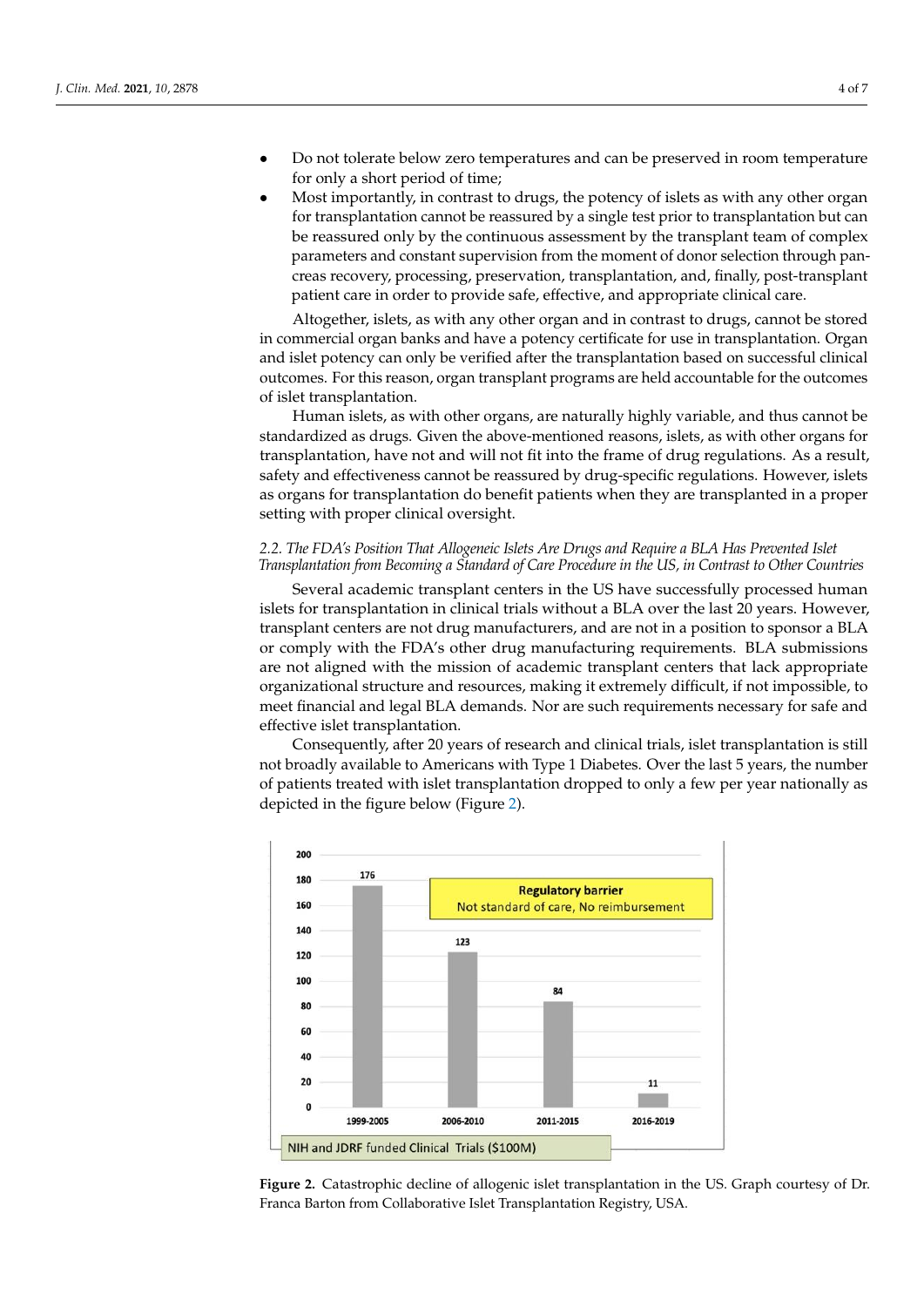Inversely, in Canada, Australia, Japan, and throughout Europe [\[9\]](#page-6-6), islets are regulated as organs or tissue for transplantation, and these regions have already adapted clinical islet transplantation as a standard of care procedure for patients. In fact, these programs have directly benefited from American led research on islet isolation and transplantation technology, which was made possible through millions of dollars of federal research funds.

*2.3. Granting a BLA to a Private, For-Profit Company Will Not Solve the Problem of Islet Transplantation in the US But Will Lead to Its Further Demise*

If the BLA is approved, a for-profit entity will have the following privileges:

- A right to commercialize human islets as a biological drug for use in transplantation. This is inconsistent with the federal prohibition on commercialization of human organs [\[3\]](#page-6-7);
- 7 years of marketing exclusivity under the Orphan Drug Act;
- Significant leverage in terms of the contract with any transplant center to provide islets for transplantation, including the price for islets;
- Unprecedented influence over which transplant centers are able to offer their patients islet transplantation.
- As such, we foresee the following downstream consequences:
- Transplant centers will have no alternative source of islets for clinical use;
- Transplant centers will have no control over the quality of islets for their patients;
- Access to islet transplantation will be limited due to increased costs and decreased availability of islets compared to a situation where islets are regulated as organs and are exempt from BLA.

## *2.4. Granting This BLA May Compromise Patient Safety*

The Health Resources and Services Administration (HRSA) developed regulations to ensure the safe and ethical allocation and transplantation of human organs in the US. Under the HRSA, the Organ Procurement and Transplantation Network (OPTN) and United Network for Organ Sharing (UNOS) oversees academic medical center transplant programs that provide complex medical therapy through a multidisciplinary team of transplant physicians. The OPTN/UNOS oversight framework is critical to assure the safety and effectiveness of the therapy, which extends beyond the transplantation procedure.

As a result of the BLA requirement, islets will be excluded from the OPTN/UNOS oversight. Thus, the commercial BLA holder and patients after islet transplantation will not be subject to OPTN/UNOS post-transplant monitoring of patient outcomes. As a result, islets will be less regulated than all other human organs.

## *2.5. Proposed Solution*

As a solution we propose human pancreatic islets be regulated as organs by HRSA through OPTN and UNOS, and not as drugs by the FDA. The National Organ Transplantation Act defines a human organ to include both whole organs and subparts of organs  $(42 \text{ USC } \text{\&} 274e(c)(1)$  amended in 1988). There is no dispute that islets are subparts of the pancreas, and therefore should be regulated as human organs and should not be subjected to a BLA.

However, to make this happen, HRSA regulations (the OPTN Final Rule) need to be updated so that the regulatory definition of human organ matches the statutory definition. Because of the mismatch between the statute and regulations, for the past 20 years, the FDA has taken the position that islets are a biological drug requiring a BLA, with negative downstream consequences for the field of islet transplantation.

We call upon the Secretary of HHS to designate allogeneic islets for transplantation as human organs under the OPTN Final Rule. This will achieve the following:

• Legally, it would conform with the statutory definition of human organs under the National Organ Transplantation Act (NOTA);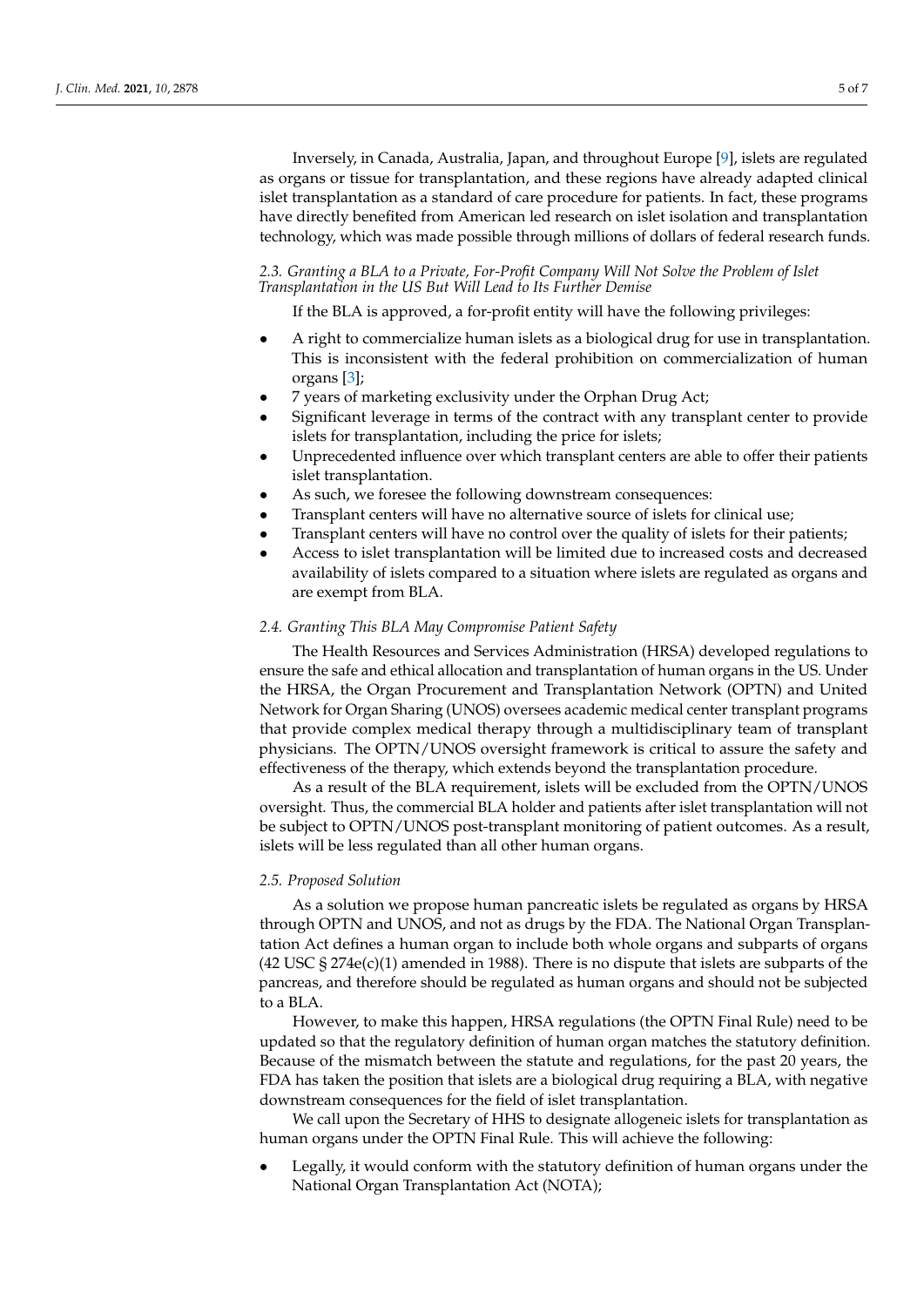- Provide OPTN/UNOS with legal authority for holistic, systematic clinical oversight over islet transplantation. Thus, protecting patients by ensuring the safety and effectiveness of islet transplantation therapy;
- Prevent imminent commercialization of human islets, which is prohibited under NOTA, by preventing the FDA from granting a BLA for human islets to a commercial entity.

The HHS Secretary's decision in 2013 to include vascularized composite allografts (VCAs) under OPTN/UNOS, rather than FDA jurisdiction, was stimulated by the same organ-like nature and safety rationale and provides a strong precedent for including human islets under the OPTN final rule. We believe that a solution that regulates islets as an organ rather than a drug would not compromise islet processing regulatory oversight, which could remain subject to FDA Good Tissue Practice (GTP) requirements as currently is the case for islets for autologous use processed in the same manner as islets for allogeneic use.

## *2.6. FDA's Position That a BLA Is Required for Unrelated Allogeneic Islets Is Inconsistent with the Agency's Approach to Autologous Islets*

In cases where the islets are for use in the same person (autologous transplant), the FDA does not require a BLA, and subsequently drug manufacturing conditions are not required for islet processing (Section 361 of the Public Health Service (PHS) Act). Furthermore, if islets are for use in first-/second-degree relatives (allogeneic transplant), no BLA is needed, and no drug manufacturing conditions are required for islet processing (Section 361, PHS Act).

However, if islets are used between unrelated people (allogeneic transplant), BLA and drug related regulations (Section 351, PHS Act) are indeed required by the FDA. This is preposterous, given that the same islet isolation technique is used for allogeneic and autologous islets, but only unrelated allogeneic islets require a BLA.

> We believe that the FDA is disadvantaging patients who would benefit from unrelated<br>which do not provide regulatory oversight of clinical use of clinical use of different days are guide allogeneic islets without an apparent safety rationale for imposing additional drug manin genere islets which an apparent safety rationale for imposing additional drag man-<br>ufacturing standards, which do not provide regulatory oversight of clinical use of islets. It is not the FDA, but the OPTN/UNOS regulations, that provide an appropriate regulatory framework for the clinical use of allogeneic islets and assure safety and effectiveness. Therefore, allogeneic islets should be regulated as organs, not as drugs (Figure [3\)](#page-5-0).

<span id="page-5-0"></span>

Figure 3. A proposed framework for Islet cell regulations in the US. Application of drug manufacturing regulations does not provide appropriate regulatory oversight of patient care and clinical outcomes (A). OPTN/UNOS constantly monitor transplant programs for appropriate clinical outcomes as a condition for maintaining the accreditation. Outcomes are also under public scrutiny and available on the UNOS public website (**B**). under public scrutiny and available on the UNOS public website (**B**).